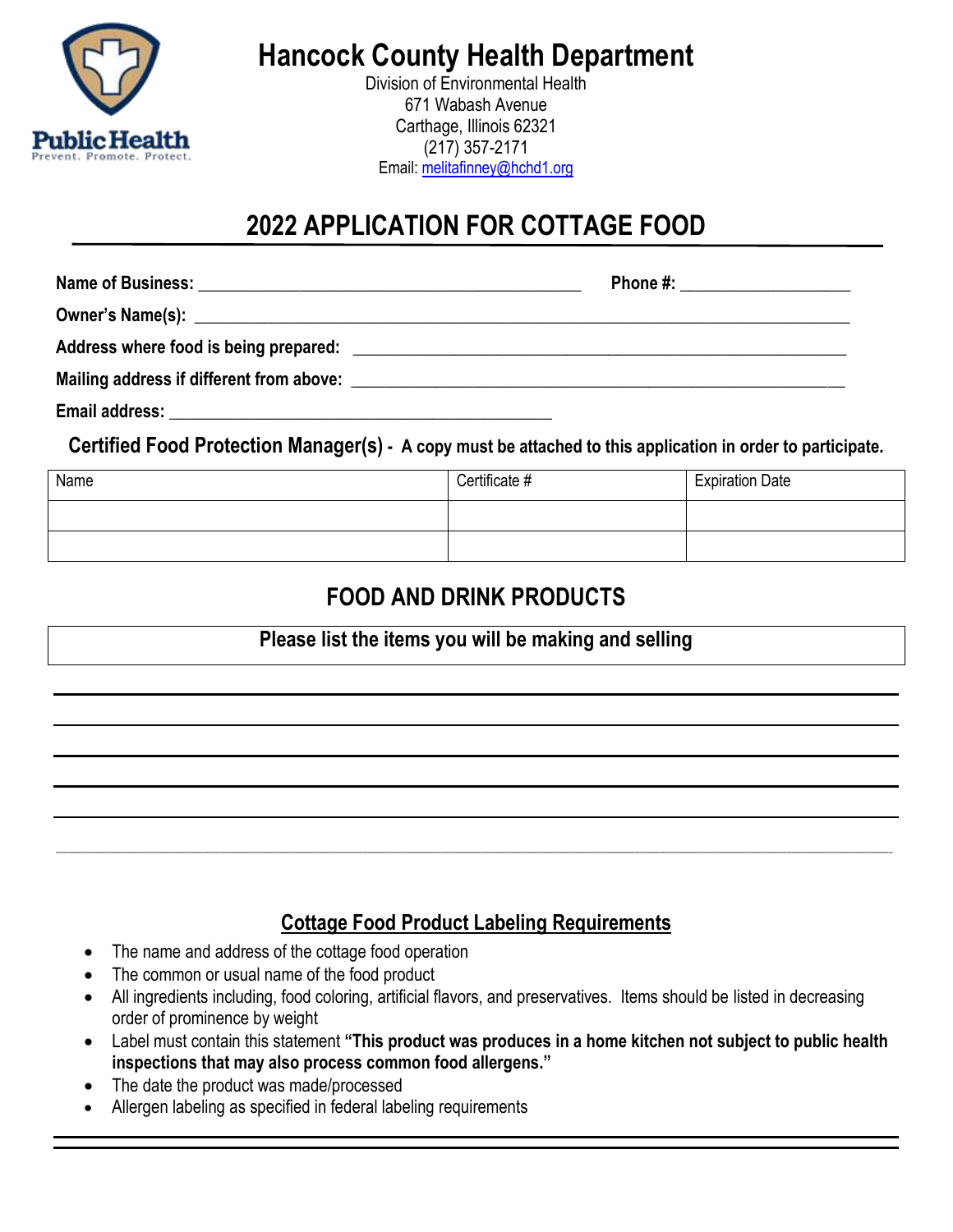## **Be advised the following products are prohibited by law for Cottage Food Operations**

(A) meat, poultry, fish, seafood, or shellfish;

(B) dairy, except as an ingredient in a non-potentially hazardous baked good\* or candy, such as caramel (C) eggs, except as an ingredient in a non-potentially hazardous baked good or in dry noodles;

(D) pumpkin pies, sweet potato pies, cheesecakes, custard pies, crème pies, and pastries with potentially hazardous fillings or toppings;

(E) garlic in oil or oil infused with garlic; except if the garlic oil is acidified (as with salad dressing).

(F) canned foods\*\*, except the following, which may be canned only in Mason-style jars with new lids: • fruit jams, fruit jellies, fruit preserves, and fruit butters, • Syrups • Whole or cut fruit canned in syrup • Acidified fruit or vegetables • Condiments such as prepared mustard, horseradish, or ketchup that do not contain ingredients prohibited on this list and which are properly acidified (G) sprouts;

(H) cut leafy greens, except for leafy greens that are dehydrated, acidified, or blanched and frozen; (I) cut or pureed fresh tomato or melon;

(J) dehydrated tomato or melon;

(K) frozen cut melon;

- (L) wild-harvested, non-cultivated mushrooms;
- (M) alcoholic beverages; or
- (N) Kombucha

\*A State-certified local public health department that regulates the service of food by a cottage food operation may require a cottage food operation to submit a recipe for any baked good containing cheese, at the cottage food operator's expense, to a commercial laboratory to verify that it is non-potentially hazardous before allowing the cottage food operation to sell the baked good as a cottage food.

\*\*All canned foods must be acidified to a final equilibrium pH of 4.6 and must be preserved in air-tight, vacuum-sealed containers that are heat processed sufficiently to enable storing the food at normal home temperatures. A State-certified local public health department that regulates the service of food by a cottage food operation may require a cottage food operation to submit a canned food that contains tomatoes, at the cottage food operator's expense, to a commercial laboratory to verify that the final product has an equilibrium pH of 4.6 or below. See the "Canning" section in the "Illinois Cottage Food Guide" for more details on canning tomatoes or foods containing tomatoes.

NOTE: Any food or drink listed in this section may still be sold if it is produced in compliance with regular agricultural or commercial food preparation laws and rules (i.e. made in a commercial kitchen). The cottage food law, which allows for food preparation in a home kitchen, is just an exception to regular commercial food laws and rules. If you wish to make a food listed in this section, please contact your local public health department to learn more about the commercial food preparation rules in your county.

For additional information about Cottage Food review the "Illinois Cottage Food Guide" <https://www.ilstewards.org/policy-work/illinois-cottage-food-law/>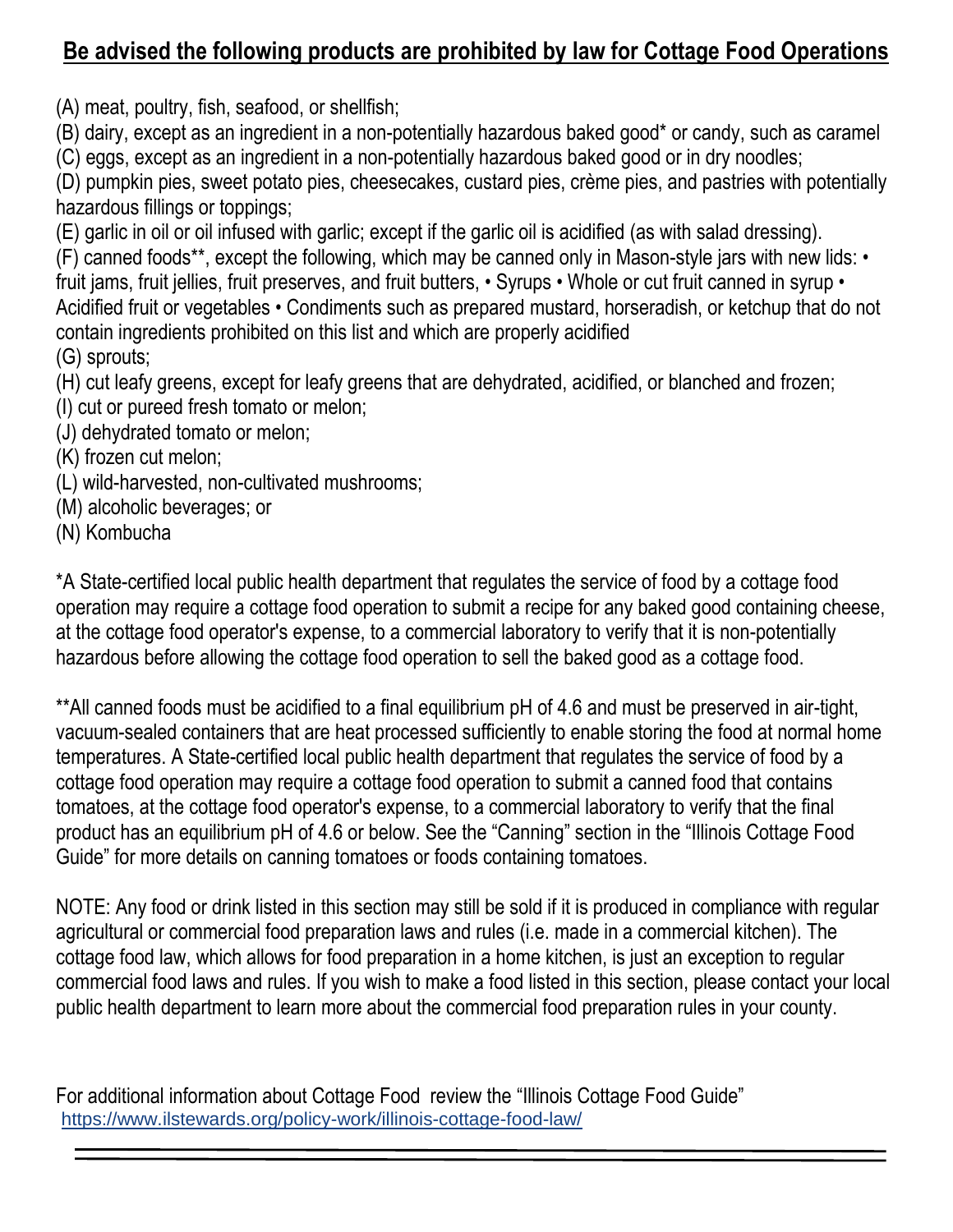# **CHECK to CONFIRM**

The owner or family member will be present during the sale of cottage foods.

\_\_\_\_ The owner has a certified Food Service Sanitation Managers Certificate.

\_\_\_\_ I will place a placard at my stand with the following wording: *"This product was produced in a home kitchen not subject to public health inspection that may also process common food allergens."*

I agree to grant access to the local health department to conduct an inspection of my cottage food operation's primary domestic residence (where food is prepared) in the event of a consumer complaint or food borne illness outbreak.

I understand that if my product receives a consumer complaint, or if the Hancock County Health Department believes an imminent health hazard exists, including suspicion that a food borne illness outbreak has occurred, or a cottage food operation product has found to be misbranded, adulterated, or not in compliance, then it may invoke cessation of sales until the situation has been addressed by the State Health Department in writing.

I agree to have the Hancock County Health Department inspect my Cottage food operation premises at a fee set by the health department at time of investigation in the event of a consumer complaint or food borne illness outbreak occurs.

I agree to display the Permit issued by the Hancock County Health Department at my Farmers Market/Cottage Food booth.

Signature(s) of owner(s)

| Date: |
|-------|
| Date: |

**Please send this application to:** Hancock County Health Department 671 Wabash Avenue Carthage, IL 62321